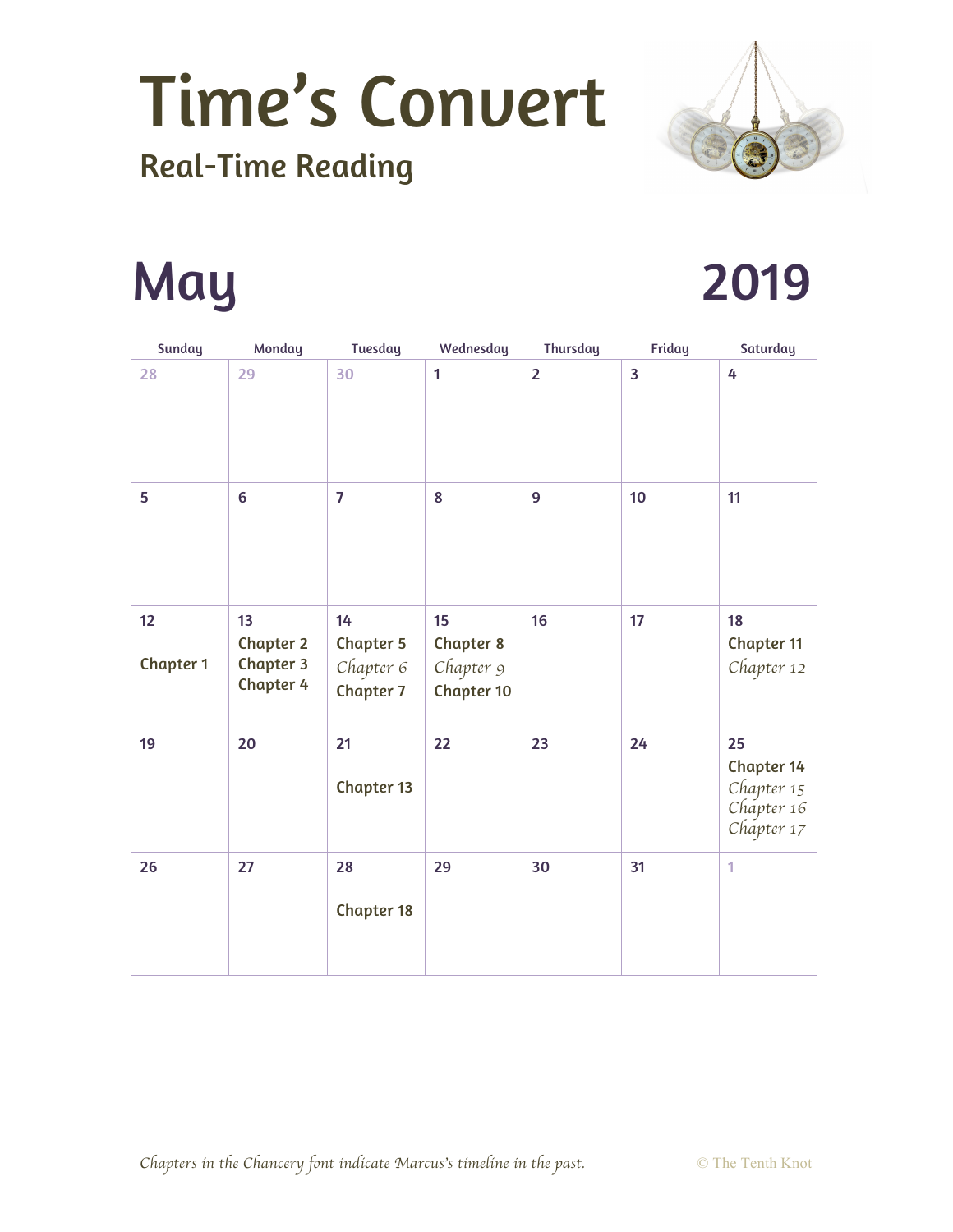

#### Real-Time Reading

### June 2019

| Sunday                              | Monday                  | <b>Tuesday</b> | Wednesday                                          | Thursday | Friday         | Saturday                                                          |
|-------------------------------------|-------------------------|----------------|----------------------------------------------------|----------|----------------|-------------------------------------------------------------------|
| 26                                  | 27                      | 28             | 29                                                 | 30       | 31             | $\mathbf{1}$                                                      |
| $\overline{2}$<br><b>Chapter 19</b> | $\overline{\mathbf{3}}$ | 4              | 5<br><b>Chapter 20</b><br>Chapter 21<br>Chapter 22 | $\bf 6$  | $\overline{7}$ | 8                                                                 |
| $\overline{9}$                      | 10                      | 11             | 12<br><b>Chapter 23</b>                            | 13       | 14             | 15<br><b>Chapter 24</b><br>Chapter 25<br>Chapter 26<br>Chapter 27 |
| 16                                  | 17                      | 18             | 19                                                 | 20       | 21             | 22                                                                |
| 23                                  | 24                      | 25             | 26<br><b>Chapter 28</b>                            | 27       | 28             | 29                                                                |
| 30                                  | 1                       | $\overline{2}$ | 3                                                  | 4        | 5              | $6\phantom{a}$                                                    |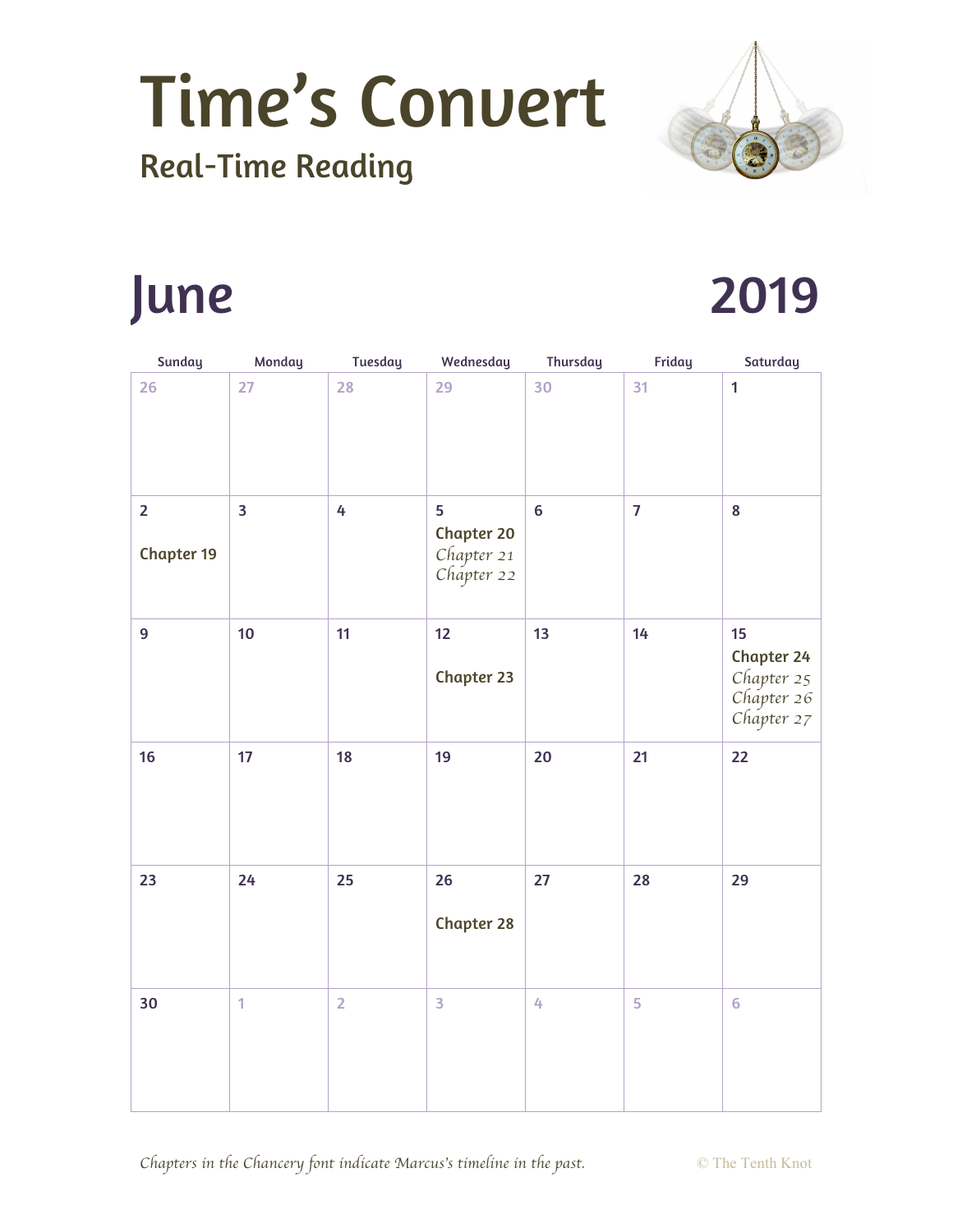

### Real-Time Reading

## July

| 2019 |  |
|------|--|
|      |  |

| <b>Sunday</b>  | Monday                                          | <b>Tuesday</b>   | Wednesday | <b>Thursday</b>               | Friday                        | Saturday                |
|----------------|-------------------------------------------------|------------------|-----------|-------------------------------|-------------------------------|-------------------------|
| 30             | $\mathbf{1}$<br><b>Chapter 29</b><br>Chapter 30 | $\overline{2}$   | 3         | 4<br>Chapter 31<br>Chapter 32 | 5                             | $6\phantom{a}$          |
| $\overline{7}$ | 8                                               | 9                | 10        | 11<br>Chapter 33              | 12                            | 13                      |
| 14             | 15                                              | 16<br>Chapter 34 | 17        | 18                            | 19                            | 20                      |
| 21             | 22                                              | 23               | 24        | 25                            | $26\phantom{.}$<br>Chapter 35 | 27                      |
| 28             | 29                                              | 30               | 31        | $\overline{1}$                | $\overline{2}$                | $\overline{\mathbf{3}}$ |